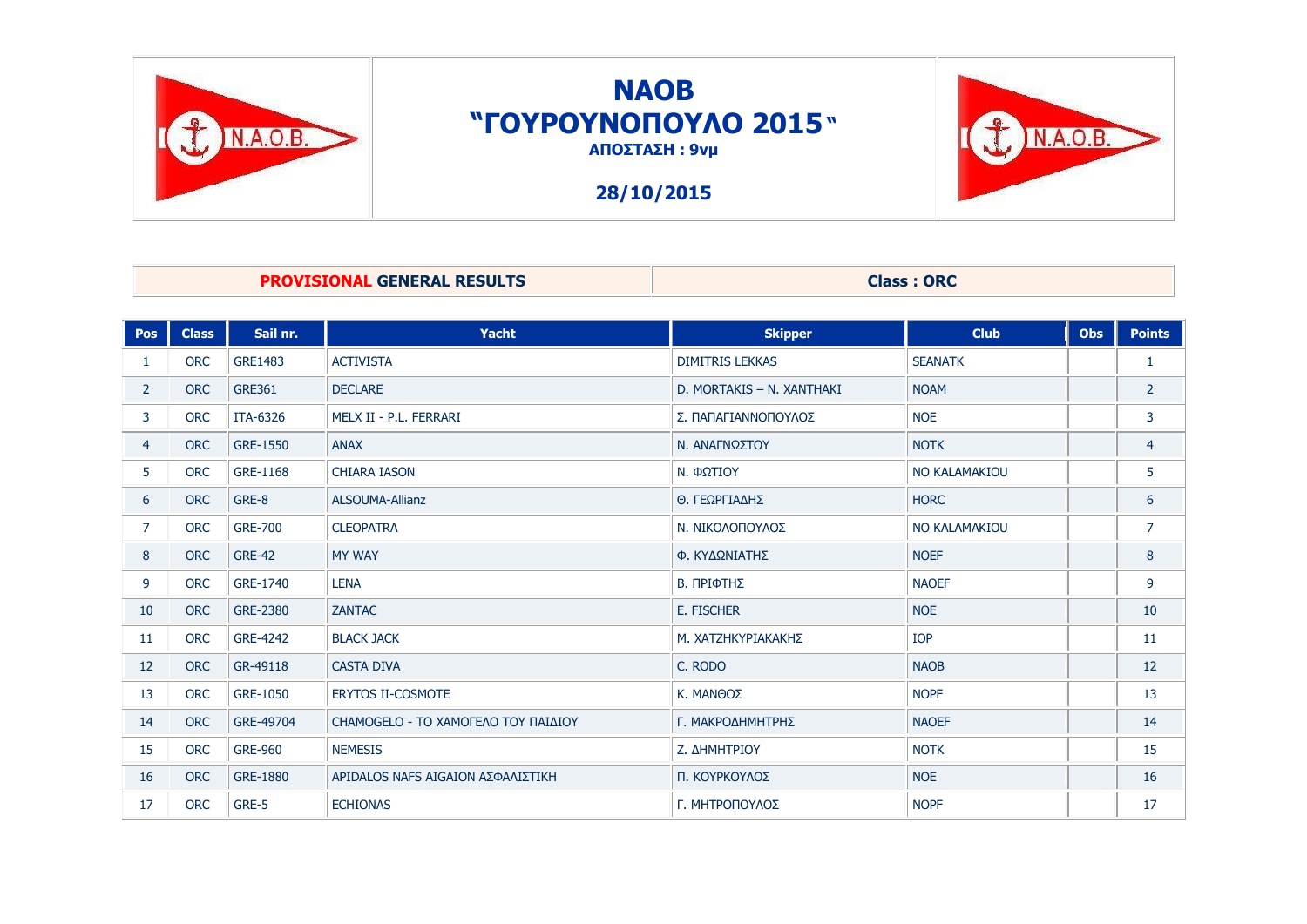

# **NAOB "ΓΟΤΡΟΤΝΟΠΟΤΛΟ 2015" ΑΠΟΣΤΑΣΗ: 9νμ**

T INAOB.

### **28/10/2015**

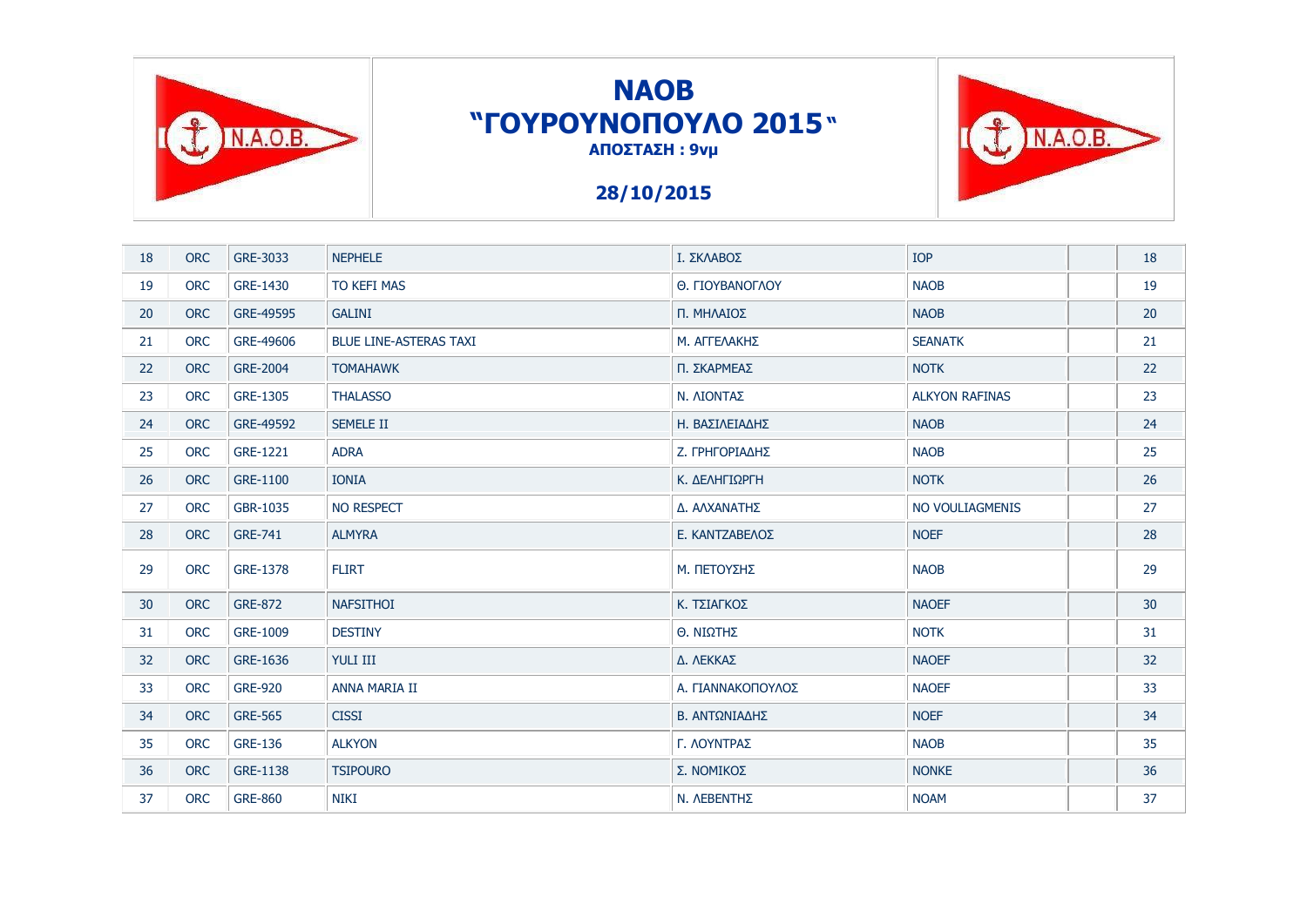

# **NAOB "ΓΟΤΡΟΤΝΟΠΟΤΛΟ 2015" ΑΠΟΣΤΑΣΗ: 9νμ**

### **28/10/2015**



(c) Cyber Altura Crucero - Version ORC 10.0 PFIT-30:22 PAGE 28/10/2015 21:20:22

TINAOB.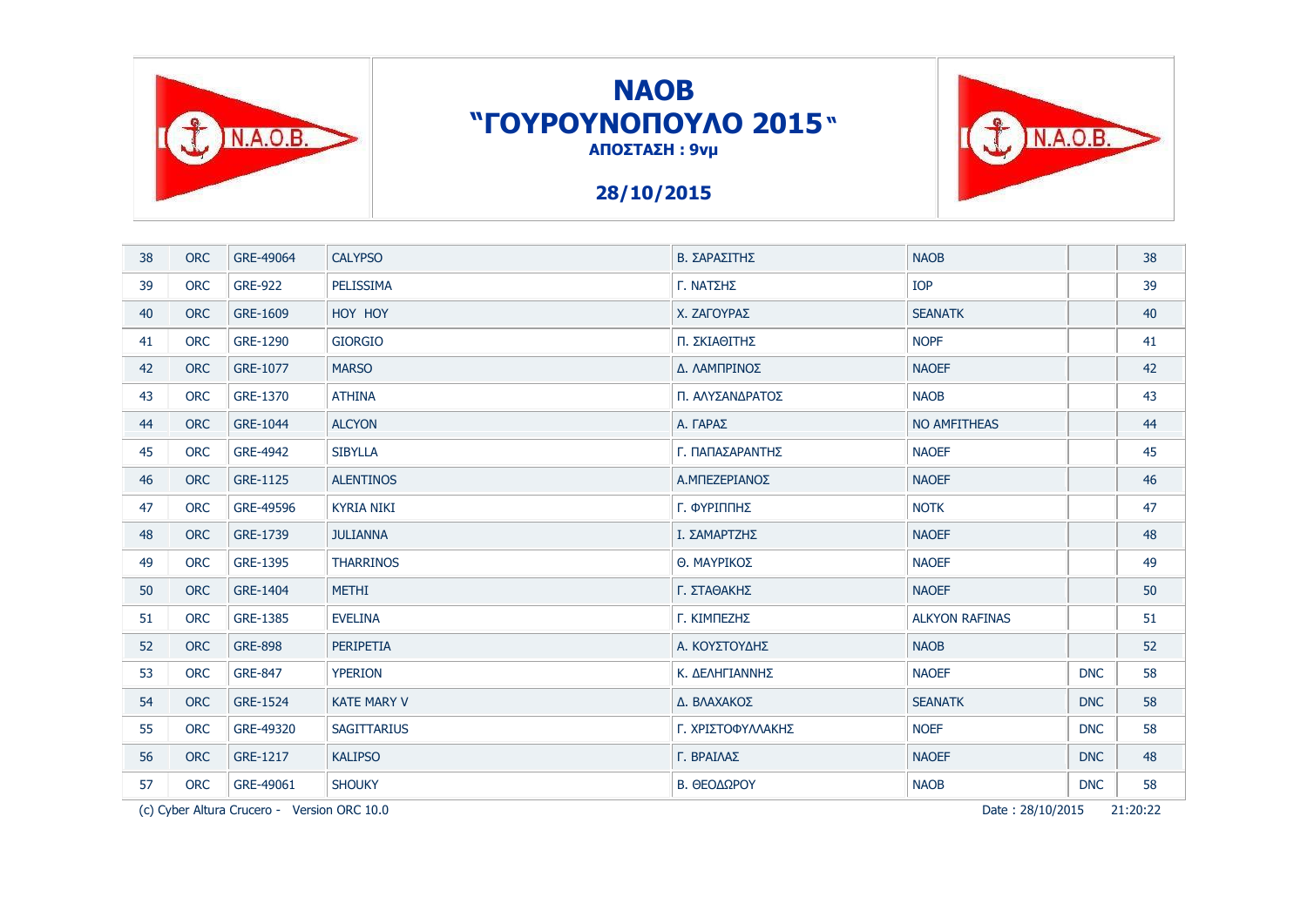

| <b>PROVISIONAL GENERAL RESULTS</b> |              |           |               |                | <b>Class: IRC</b> |            |               |  |  |
|------------------------------------|--------------|-----------|---------------|----------------|-------------------|------------|---------------|--|--|
|                                    |              |           |               |                |                   |            |               |  |  |
| <b>Pos</b>                         | <b>Class</b> | Sail nr.  | Yacht         | <b>Skipper</b> | <b>Club</b>       | <b>Obs</b> | <b>Points</b> |  |  |
|                                    | <b>ORC</b>   | GRE-301   | KYMATOLIGI    | Θ. ΑΝΔΡΟΝΙΚΟΣ  | <b>NAO VOULAS</b> |            |               |  |  |
|                                    | <b>ORC</b>   | GRE-12117 | <b>DRAGON</b> | Β. ΕΘΝΟΠΟΥΛΟΥ  | <b>POIATH</b>     |            |               |  |  |

3 ORC GRE-1353 | AFROESSA | Κ. ΓΚΡΕΤΣΟΣ | ΝAO VOULAS | | | 3 4 ORC GRE-1699 NAFTILOS Α. ΠΑΠΑΔΟΠΟΥΛΟΣ ΝΑΟΕF 1 1 4 (c) Cyber Altura Crucero - Version ORC 10.0 PFIT-1000 PAG and Crucero - Crucero - Version ORC 10.0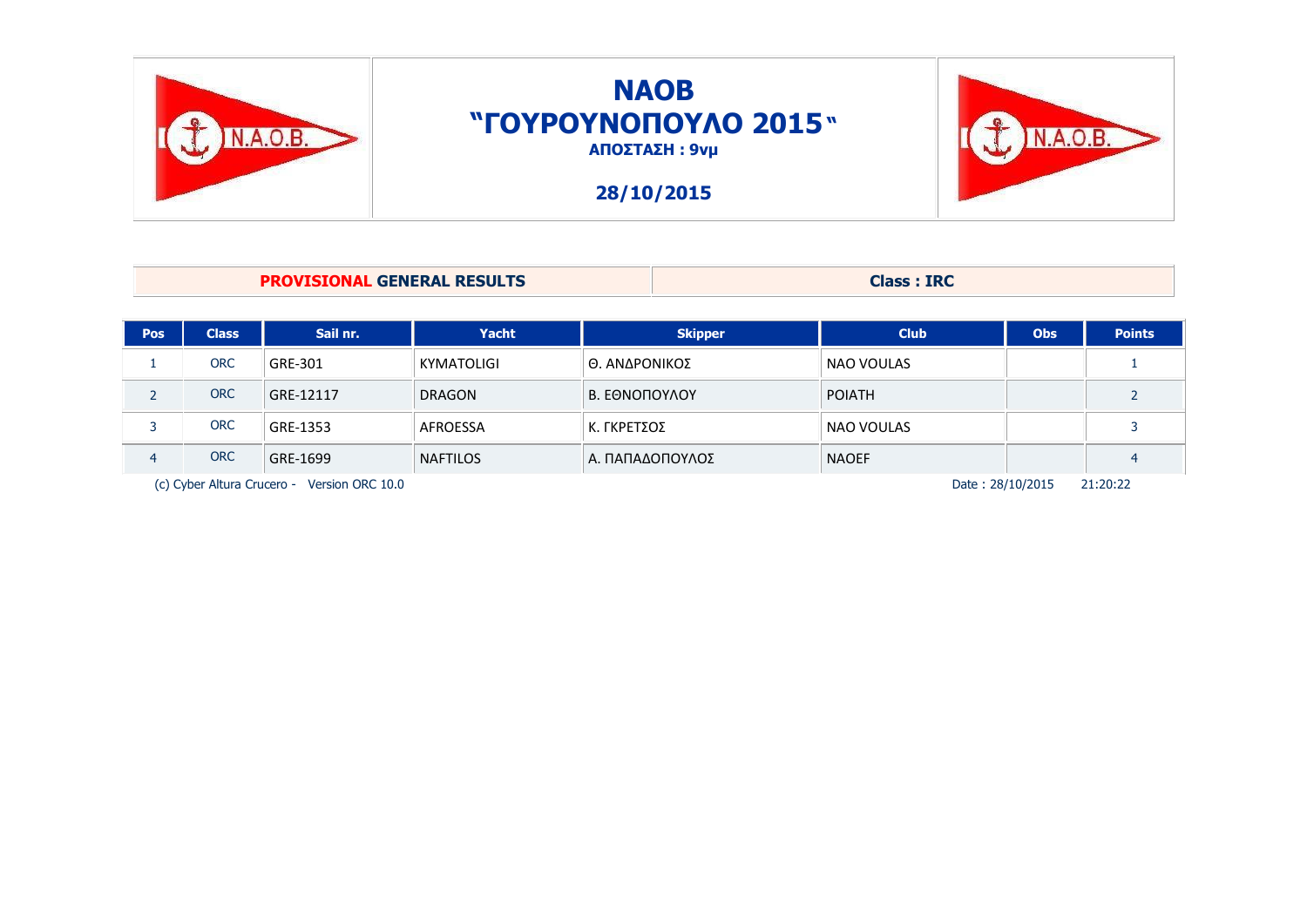

## **NAOB "ΓΟΤΡΟΤΝΟΠΟΤΛΟ 2015" ΑΠΟΣΤΑΣΗ : 9νμ**



### **28/10/2015**

### **PROVISIONAL GENERAL RESULTS Class : ORC INT**

| <b>Pos</b>        | <b>Class</b>                                                                | Sail nr.        | Yacht                         | <b>Skipper</b>         | <b>Club</b>          | <b>Obs</b> | <b>Points</b>  |
|-------------------|-----------------------------------------------------------------------------|-----------------|-------------------------------|------------------------|----------------------|------------|----------------|
| 1                 | <b>ORC INT</b>                                                              | <b>GRE1483</b>  | <b>ACTIVISTA</b>              | <b>DIMITRIS LEKKAS</b> | <b>SEANATK</b>       |            | 1              |
| $\mathbf{2}$      | <b>ORC INT</b>                                                              | <b>ITA-6326</b> | MELX II - P.L. FERRARI        | Σ. ΠΑΠΑΓΙΑΝΝΟΠΟΥΛΟΣ    | <b>NOE</b>           |            | $\overline{2}$ |
| 3                 | <b>ORC INT</b>                                                              | GRE-1550        | <b>ANAX</b>                   | Ν. ΑΝΑΓΝΩΣΤΟΥ          | <b>NOTK</b>          |            | 3              |
| $\overline{4}$    | <b>ORC INT</b>                                                              | GRE-1168        | <b>CHIARA IASON</b>           | Ν. ΦΩΤΙΟΥ              | <b>NO KALAMAKIOU</b> |            | $\overline{4}$ |
| 5.                | <b>ORC INT</b>                                                              | GRE-8           | ALSOUMA-Allianz               | Θ. ΓΕΩΡΓΙΑΔΗΣ          | <b>HORC</b>          |            | 5              |
| 6                 | <b>ORC INT</b>                                                              | <b>GRE-700</b>  | <b>CLEOPATRA</b>              | Ν. ΝΙΚΟΛΟΠΟΥΛΟΣ        | <b>NO KALAMAKIOU</b> |            | 6              |
| $\overline{7}$    | <b>ORC INT</b>                                                              | <b>GRE-42</b>   | <b>MY WAY</b>                 | Φ. ΚΥΔΩΝΙΑΤΗΣ          | <b>NOEF</b>          |            | $\overline{7}$ |
| 8                 | <b>ORC INT</b>                                                              | GRE-2380        | <b>ZANTAC</b>                 | E. FISCHER             | <b>NOE</b>           |            | 8              |
| 9                 | <b>ORC INT</b>                                                              | GRE-4242        | <b>BLACK JACK</b>             | Μ. ΧΑΤΖΗΚΥΡΙΑΚΑΚΗΣ     | <b>IOP</b>           |            | 9              |
| 10                | <b>ORC INT</b>                                                              | GRE-1050        | <b>ERYTOS II-COSMOTE</b>      | Κ. ΜΑΝΘΟΣ              | <b>NOPF</b>          |            | 10             |
| 11                | <b>ORC INT</b>                                                              | <b>GRE-960</b>  | <b>NEMESIS</b>                | Ζ. ΔΗΜΗΤΡΙΟΥ           | <b>NOTK</b>          |            | 11             |
| $12 \overline{ }$ | <b>ORC INT</b>                                                              | GRE-1430        | <b>TO KEFI MAS</b>            | O. ΓΙΟΥΒΑΝΟΓΛΟΥ        | <b>NAOB</b>          |            | 12             |
| 13                | <b>ORC INT</b>                                                              | GRE-49606       | <b>BLUE LINE-ASTERAS TAXI</b> | Μ. ΑΓΓΕΛΑΚΗΣ           | <b>SEANATK</b>       |            | 13             |
| 14                | <b>ORC INT</b>                                                              | GRE-1100        | <b>IONIA</b>                  | Κ. ΔΕΛΗΓΙΩΡΓΗ          | <b>NOTK</b>          |            | 14             |
| 15                | ORC INT                                                                     | GBR-1035        | <b>NO RESPECT</b>             | Δ. ΑΛΧΑΝΑΤΗΣ           | NO VOULIAGMENIS      |            | 15             |
| 16                | ORC INT                                                                     | GRE-1378        | <b>FLIRT</b>                  | Μ. ΠΕΤΟΥΣΗΣ            | <b>NAOB</b>          |            | 16             |
|                   | Date: 28/10/2015<br>21:20:22<br>(c) Cyber Altura Crucero - Version ORC 10.0 |                 |                               |                        |                      |            |                |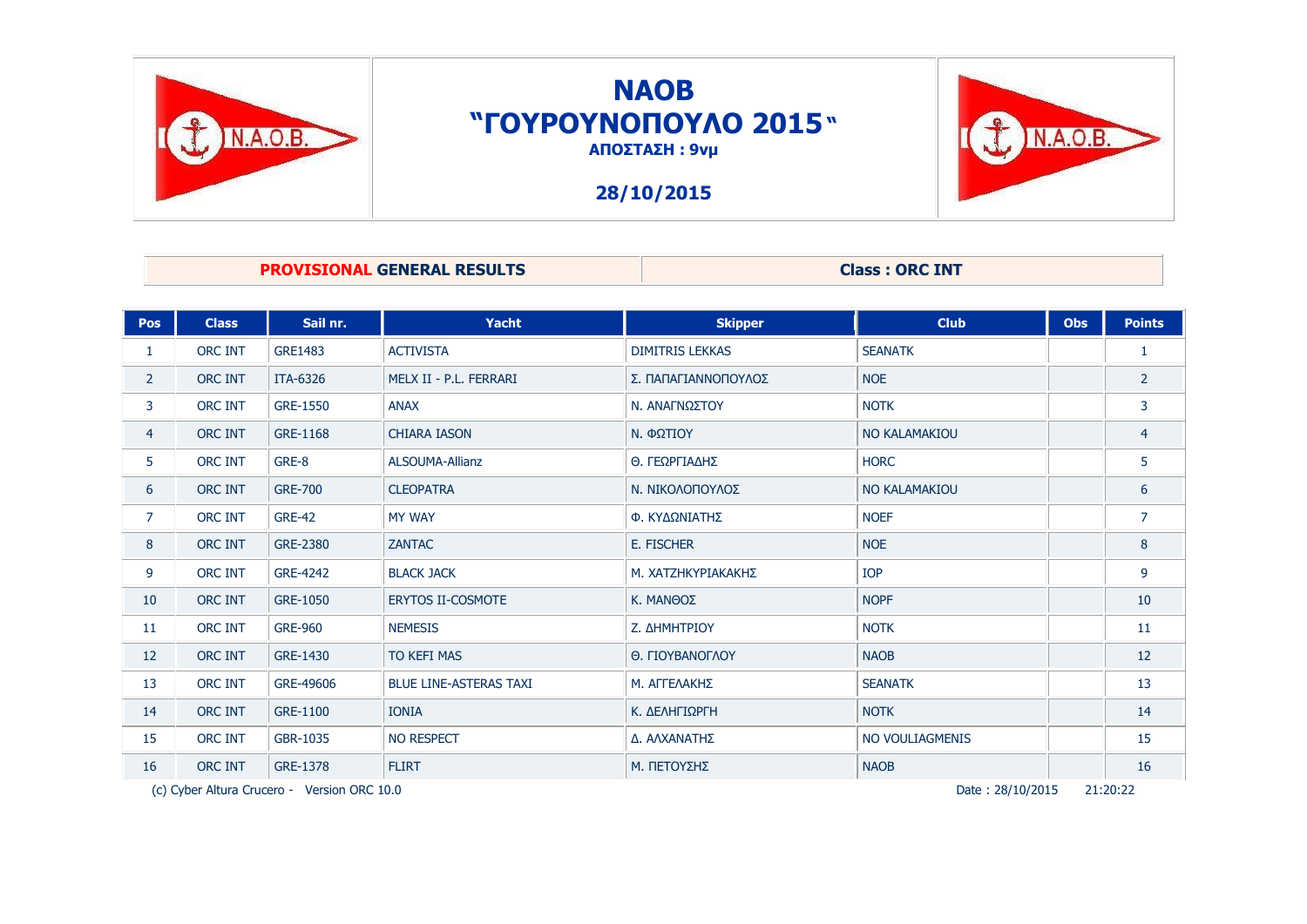

## **NAOB "ΓΟΤΡΟΤΝΟΠΟΤΛΟ 2015" ΑΠΟΣΤΑΣΗ : 9νμ**

**28/10/2015**



### **PROVISIONAL GENERAL RESULTS Class : ORC CLUB**

| <b>Pos</b>     | <b>Class</b>    | Sail nr.       | <b>Yacht</b>                        | <b>Skipper</b>            | <b>Club</b>           | <b>Obs</b> | <b>Points</b>  |
|----------------|-----------------|----------------|-------------------------------------|---------------------------|-----------------------|------------|----------------|
| $\mathbf{1}$   | <b>ORC CLUB</b> | <b>GRE361</b>  | <b>DECLARE</b>                      | D. MORTAKIS - N. XANTHAKI | <b>NOAM</b>           |            | $\mathbf{1}$   |
| $\overline{2}$ | <b>ORC CLUB</b> | GRE-1740       | <b>LENA</b>                         | Β. ΠΡΙΦΤΗΣ                | <b>NAOEF</b>          |            | $\overline{2}$ |
| $\mathbf{3}$   | <b>ORC CLUB</b> | GR-49118       | <b>CASTA DIVA</b>                   | C. RODO                   | <b>NAOB</b>           |            | 3              |
| 4              | <b>ORC CLUB</b> | GRE-49704      | CHAMOGELO - ΤΟ ΧΑΜΟΓΕΛΟ ΤΟΥ ΠΑΙΔΙΟΥ | Γ. ΜΑΚΡΟΔΗΜΗΤΡΗΣ          | <b>NAOEF</b>          |            | $\overline{4}$ |
| 5 <sup>1</sup> | <b>ORC CLUB</b> | GRE-1880       | ΑΡΙDALOS NAFS AIGAION ΑΣΦΑΛΙΣΤΙΚΗ   | Π. ΚΟΥΡΚΟΥΛΟΣ             | <b>NOE</b>            |            | 5              |
| 6              | ORC CLUB        | GRE-5          | <b>ECHIONAS</b>                     | Γ. ΜΗΤΡΟΠΟΥΛΟΣ            | <b>NOPF</b>           |            | 6              |
| $\overline{7}$ | <b>ORC CLUB</b> | GRE-3033       | <b>NEPHELE</b>                      | Ι. ΣΚΛΑΒΟΣ                | <b>IOP</b>            |            | $\overline{7}$ |
| 8              | <b>ORC CLUB</b> | GRE-49595      | <b>GALINI</b>                       | Π. ΜΗΛΑΙΟΣ                | <b>NAOB</b>           |            | 8              |
| 9              | <b>ORC CLUB</b> | GRE-2004       | <b>TOMAHAWK</b>                     | Π. ΣΚΑΡΜΕΑΣ               | <b>NOTK</b>           |            | 9              |
| 10             | ORC CLUB        | GRE-1305       | <b>THALASSO</b>                     | Ν. ΛΙΟΝΤΑΣ                | <b>ALKYON RAFINAS</b> |            | 10             |
| 11             | ORC CLUB        | GRE-49592      | <b>SEMELE II</b>                    | Η. ΒΑΣΙΛΕΙΑΔΗΣ            | <b>NAOB</b>           |            | 11             |
| 12             | <b>ORC CLUB</b> | GRE-1221       | <b>ADRA</b>                         | Ζ. ΓΡΗΓΟΡΙΑΔΗΣ            | <b>NAOB</b>           |            | 12             |
| 13             | ORC CLUB        | <b>GRE-741</b> | <b>ALMYRA</b>                       | Ε. ΚΑΝΤΖΑΒΕΛΟΣ            | <b>NOEF</b>           |            | 13             |
| 14             | ORC CLUB        | <b>GRE-872</b> | <b>NAFSITHOI</b>                    | Κ. ΤΣΙΑΓΚΟΣ               | <b>NAOEF</b>          |            | 14             |
| 15             | ORC CLUB        | GRE-1009       | <b>DESTINY</b>                      | Θ. ΝΙΩΤΗΣ                 | <b>NOTK</b>           |            | 15             |
| 16             | ORC CLUB        | GRE-1636       | <b>YULI III</b>                     | Δ. ΛΕΚΚΑΣ                 | <b>NAOEF</b>          |            | 16             |
| 17             | <b>ORC CLUB</b> | <b>GRE-920</b> | <b>ANNA MARIA II</b>                | Α. ΓΙΑΝΝΑΚΟΠΟΥΛΟΣ         | <b>NAOEF</b>          |            | 17             |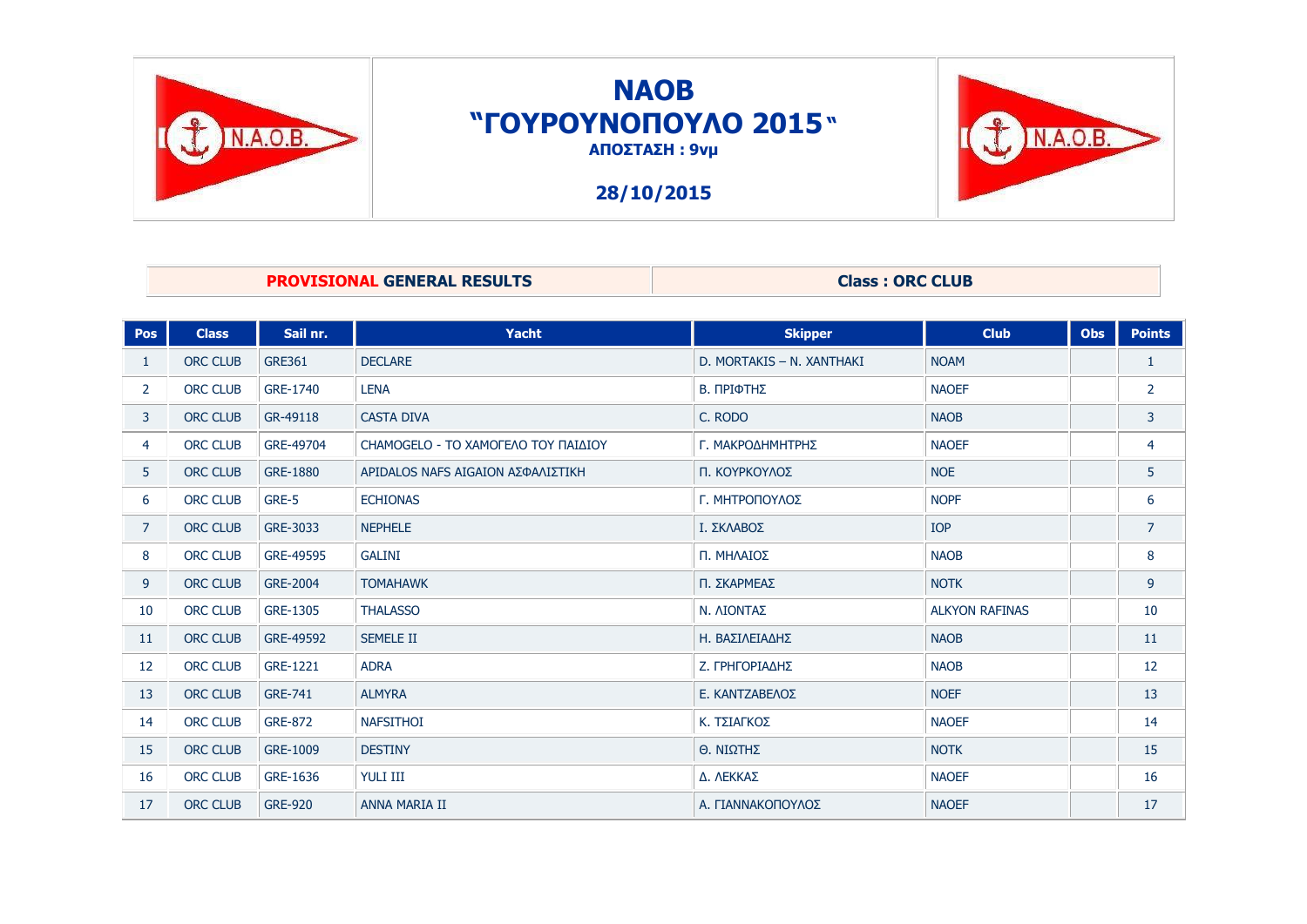

# **NAOB "ΓΟΤΡΟΤΝΟΠΟΤΛΟ 2015" ΑΠΟΣΤΑΣΗ: 9νμ**

TINAOB.

### **28/10/2015**